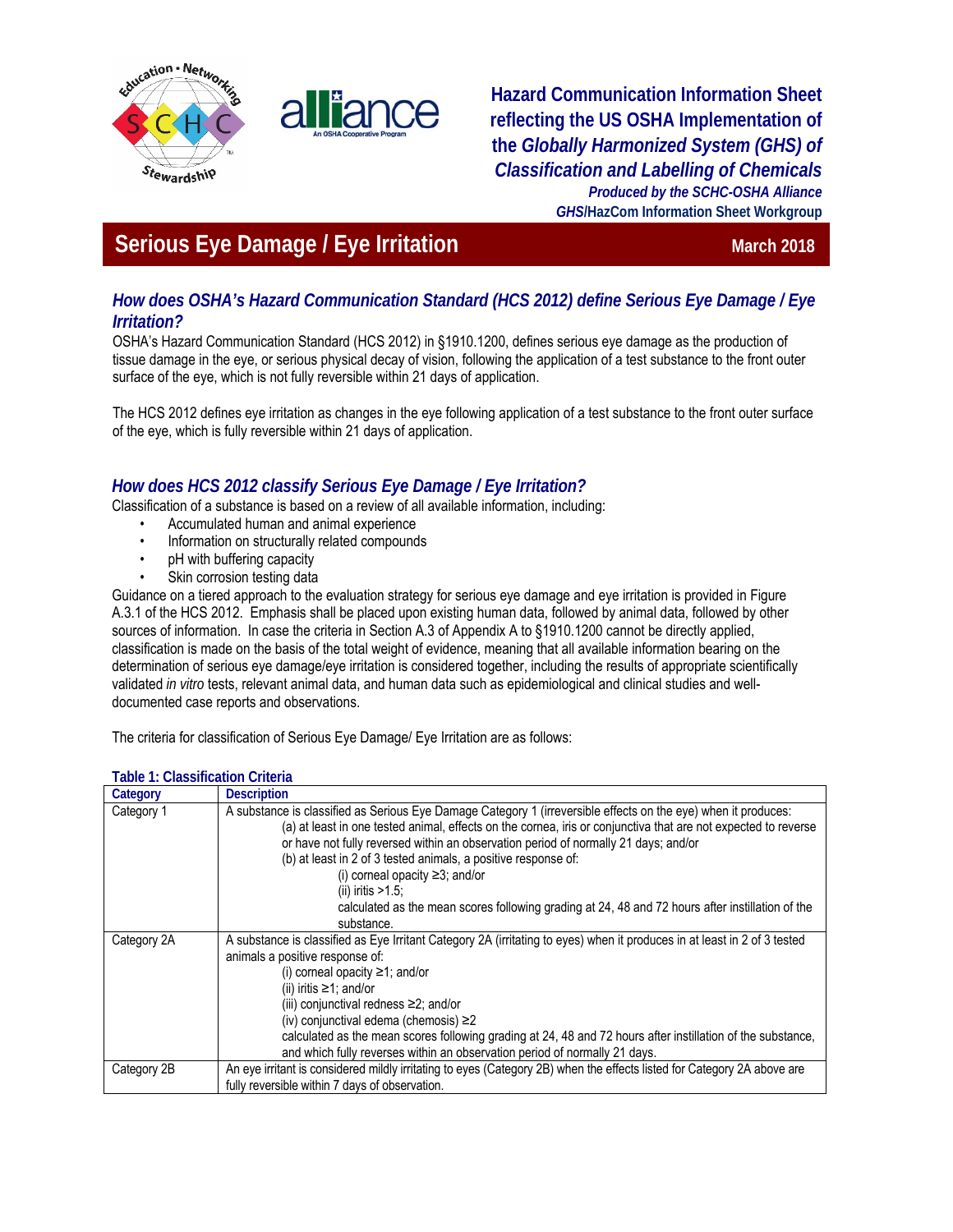Table 2 shows some of the label elements for Serious Eye Damage / Eye Irritation. The precautionary statements are not included due to space limitations of this information sheet. See §1910.1200 for complete classification and labelling information.

## **Table 2: Hazard Communication Label Elements for Serious Eye Damage / Eye Irritation**

| Category                | Category 1                | Category 2A                   | Category 2B           |
|-------------------------|---------------------------|-------------------------------|-----------------------|
| Pictogram               |                           |                               | No Pictogram          |
| <b>Signal Word</b>      | Danger                    | Warning                       | Warning               |
| <b>Hazard Statement</b> | Causes serious eye damage | Causes serious eye irritation | Causes eye irritation |

## *Important considerations in classifying a substance as Serious Eye Damage / Eye Irritation*

Alternative testing: Alternative testing methods for the assessment of eye irritation and serious eye damage must be validated in accordance with internationally agreed principles and criteria. At present, validated alternative methods for the reliable assessment of reversible eye irritation have not been developed.

## *How is classification applied to mixtures?*

- 1. Classify based on reliable and good quality evidence on the mixture itself.
- 2. Use bridging principles (dilution, batching, concentration, interpolation, substantially similar mixtures, and aerosols). See Section A.0.5 of Appendix A to §1910.1200 Health Hazard Criteria for detailed guidance: (http://www.osha.gov/dsg/hazcom/appendix\_a.pdf).
- 3. Classify based on cut-off values/concentration limits of the ingredients in a mixture (Table 3).

## **Table 3: Concentration of ingredients of a mixture classified as Skin Category 1 and / or Eye Category 1 or 2 that would trigger classification of the mixture as hazardous to the eye:**

| Sum of Ingredients Classified as:                        | Concentration triggering classification of a mixture as: |                               |  |
|----------------------------------------------------------|----------------------------------------------------------|-------------------------------|--|
|                                                          | <b>Irreversible Eye Effects</b>                          | <b>Reversible Eye Effects</b> |  |
|                                                          | <b>Category 1</b>                                        | Category 2                    |  |
| Eye or Skin Category 1                                   | $\geq 3\%$                                               | $\geq$ 1% but <3%             |  |
| Eye Category 2                                           |                                                          | $\geq 10\%$                   |  |
| $(10 \times Eye$ Category 1) + Eye Category 2            |                                                          | $\geq 10\%$                   |  |
| Skin Category 1 + Eye Category 1                         | $\geq 3\%$                                               | $\geq$ 1% but <3%             |  |
| 10 x (Skin Category 1 + Eye Category 1) + Eye Category 2 |                                                          | ≥10%                          |  |

*Note: A mixture may be classified as Eye Category 2B in cases when all relevant ingredients are classified as Eye Category 2B.*

Certain chemicals such as acids, bases, inorganic salts, aldehydes, phenols, and surfactants may not be classifiable using the additivity approach above. In these cases, Table 4 is used for classification. For mixtures containing strong acids or bases, the pH should be used as classification criteria since pH will be a better indicator of serious eye damage than the concentration limits. See Section A.3.4.3.4 of Appendix A to §1910.1200 Health Hazard Criteria for detailed guidance: (http://www.osha.gov/dsg/hazcom/appendix\_a.pdf).

### **Table 4: Concentration of ingredients of a mixture for which the additivity approach does not apply, that would trigger classification of the mixture as hazardous to the eye:**

| Ingredient                                                                                             | Concentration | <b>Mixture</b> |
|--------------------------------------------------------------------------------------------------------|---------------|----------------|
|                                                                                                        |               | classified as: |
|                                                                                                        |               | Eye            |
| Acid with $pH \leq 2$                                                                                  | ≥1%           | Category       |
| Base with $pH \ge 11.5$                                                                                | $\geq$ 1%     | Category 1     |
| Other corrosive (Category 1) ingredients for which additivity does not apply                           | ≥1%           | Category 1     |
| Other irritant (Category 2) ingredients for which additivity does not apply, including acids and bases | $\geq 3\%$    | Category 2     |